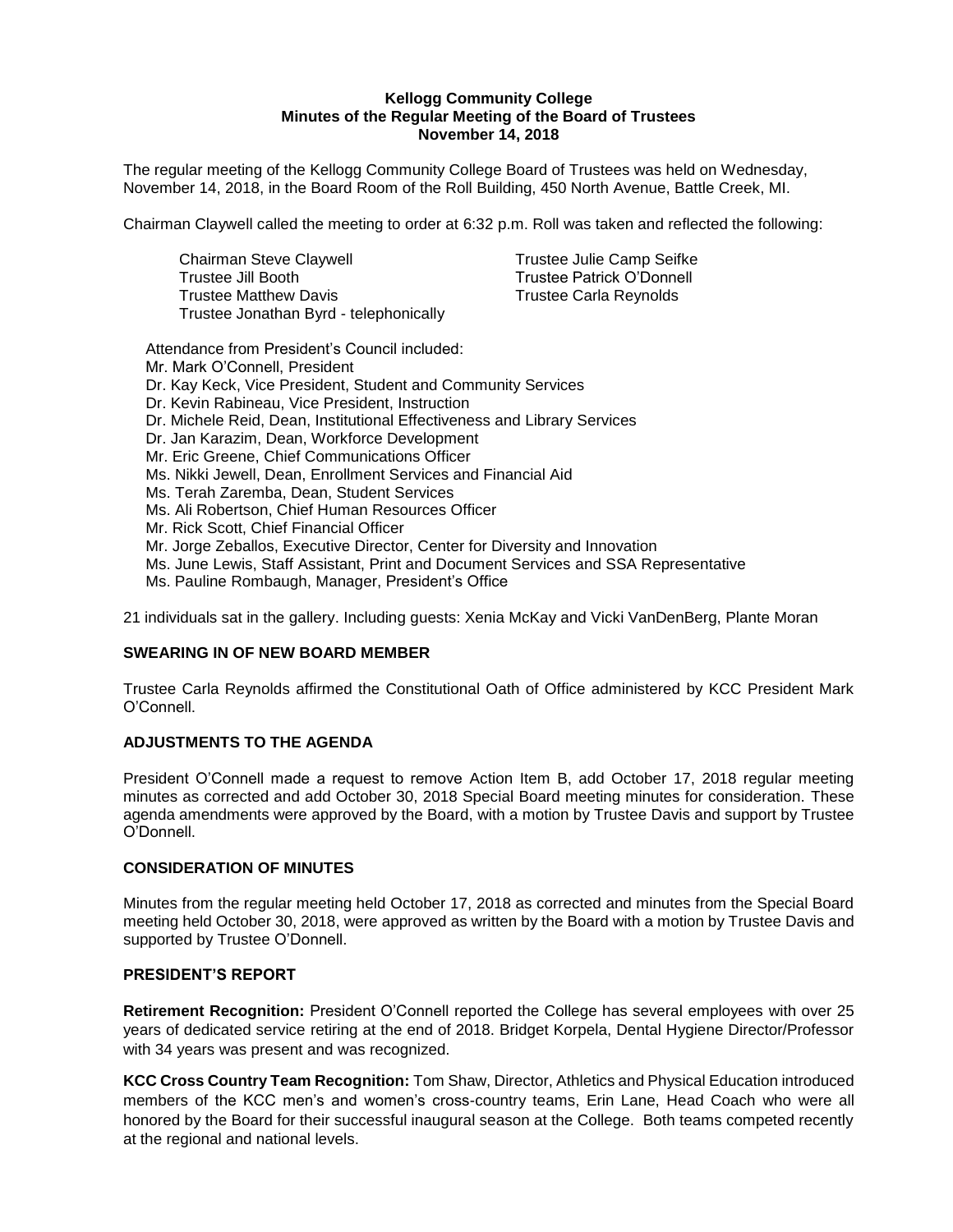**Audit Report:** Rick Scott, Chief Financial Officer introduced Ms. Vicki VanDenBerg of Plante Moran, PLLC. Ms. VanDenBerg reported the results of the College's audit report for the 2017-2018 fiscal year, which included a "clean, unmodified opinion". The Board formally accepted the report at the conclusion of the presentation with a motion by Trustee Camp Seifke and support by Trustee Davis.

**MCCBOA Tuition Surveys:** Rick Scott, Chief Financial Officer, reviewed highlights on two recent surveys with the Board. The Michigan Community College Business Officers Association (MCCBOA) Gibson Survey which estimates the total costs, including tuition, course-specific fees and universally applied fees, of an indistrict, first time student taking similar classes at each college. In addition, the 2018-2019 Tuition & Fee Survey which provides a variety of information on different tuition rates and fees that are charged by each community college.

**Marketing Award:** Chief Communications Officer, Eric Greene reviewed the recently received silver Medallion Award from the National Council for Marketing and Public Relations District 3. The Kellogg Community College Public and Information and Marketing Department received the award in recognition of marketing material developed as part of KCC's marketing of the College's Innovative Accelerated Credential (iACT) initiative in 2017-2018.

**Enrollment Update:** Dr. Kay Keck, Vice President, Student and Community Services provided an update of the Spring 2019 enrollment. As of November 12, the registration activity compared to last year shows a decrease of 3.68% in credit hours, a decrease in headcount of 7.09% and a decrease in contact hours of 1.89%.

**Early Childhood Education Program:** President O'Connell reported the College's Early Childhood Education program is preparing for renewal of its accreditation by the National Association for the Education of Young Children (NAEYC). A site visit from the NAEYC peer review team will be held in the spring of 2020.

**Battle Creek Public Schools Ford Next Generation Learning (NGL):** Dr. Jan Karazim, Dean, Workforce Development reported that KCC remains actively engaged as Battle Creek Public Schools ventures into the Ford Next Generation Learning initiative. An initial visioning exercise was held recently, as an initial step to deeper work as BCPS moves to organize career academies.

**Marshall Plan Talent Consortiums:** Dr. Jan Karazim, Dean, Workforce Development reported that KCC is planning to join one or more consortia of K-12 school districts who are collaborating on talent development initiatives that have been proposed and potentially funded by Michigan's Marshall Plan for Talent.

**Vice President of Instruction:** President O'Connell reported that earlier in the week, two finalists for the Vice President of Instruction position were on main campus to interact with employees, forums and discussions; experience our culture and tour our campus. A recommendation from the hiring committee is expected later this month.

**KCC Foundation:** Teresa Durham, Executive Director, KCC Foundation provided a summary of the November 14 Board of Directors meeting and other Foundation activities.

**21st Century Update:** President O'Connell reported on the renovations at the Regional Manufacturing Technology Center, with the first phase on schedule and staff occupancy of new office areas expected to occur in January 2019. A second phase of the renovation is expected to be complete in May 2019.

**Early Childhood Education (ECE) Lab:** President O'Connell reviewed the College plans to convert a classroom in the Severin Building into an Early Childhood Education laboratory prior to the NAEYC visit expected in spring of 2020.

**Scholarships and Grants:** The College received \$14,097.00 in scholarships and grants over the past month, with a total received in the 2018-2019 academic year to \$369,560.00.

## **BOARD REPORTS AND REQUESTS**

Trustee Camp Seifke thanked the Board of Trustees and employees for their professionalism, friendship and professional excellence.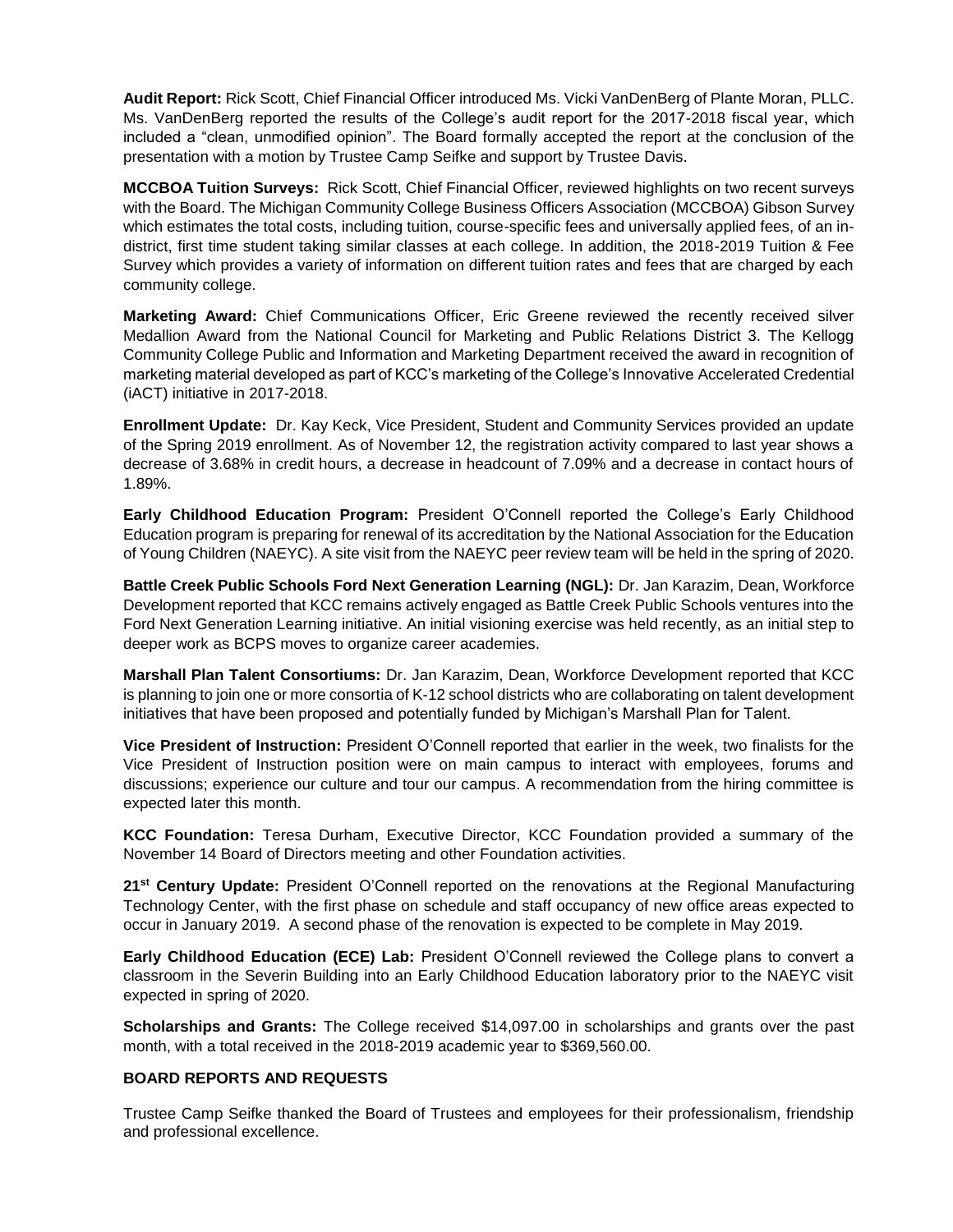Trustee Reynolds reported that she recently attended the Michigan Community College Association New Trustee Orientation session at Michigan State University.

Trustee O'Donnell expressed appreciation for college employees who always put students first. O'Donnell also stated the KCC's marketing and advertising in the community is effective and attention-grabbing.

Chairman Claywell stated he was honored to participate in a recent Veteran's Day ceremony on main campus, during which he honored the late Trustee Reba Harrington for her military service.

#### **CITIZEN/STAFF REQUESTS AND COMMENTS**

None.

## **ACTION ITEMS**

**KCC Equity Statement:** The KCC Equity Statement was approved as written by the Board with a motion from Trustee Booth and supported by Trustee Camp Seifke. Trustee Davis asked about the statement's mention of "social justice", Jorge Zeballos, Executive Director of the Center of the Center for Diversity and Innovation, explained that the phrase refers to the resolution of any inequities that KCC may discover in its systems or practices that affect students of employees.

The equity statement reads:

"At Kellogg Community College, we are committed to creating an inclusive environment where we foster respect for others and our differences, support cultural understanding, demonstrate ethical behavior and champion social justice. We will accomplish this by:

- Deepening our understanding of diversity, equity and inclusion through learning, engagement with others and personal reflection;
- Valuing the lived experiences and perspectives of others while nurturing and understanding the differences between us;
- Rejecting all forms of prejudice, discrimination and racism; and
- Advancing integrity, justice and civility among and between us."

**Roll Building Roof Repair:** A \$50,000 increase in the Roll Building Roof Repair budget to account for roof stair tower and elevator shaft roofs not including in the original \$200,000 plan and the proposal from Bornor Restoration, Inc. was approved by the Board, with a motion from Trustee Davis and supported by Trustee O'Donnell.

**Miller Building Budget Adjustment and Building Art Proposals:** The Board approved a \$150,000 increase in the Miller Physical education Building construction budget to account for wall graphics, lighted displays and other items and the proposal by Agio Imaging not included in the original \$10 million plan, with a motion by Trustee O'Donnell and supported by Trustee Davis.

**Financial Statements:** Financial Statements from October 2018 were approved by the Board, with a motion from Trustee Booth and supported by Trustee Camp Seifke.

**Personnel Items:** The following personnel items were approved by the board, with a motion by Trustee Davis supported by Trustee Camp Seifke:

#### **New Employees:**

| Michelle Nicolai | Secretary, Allied Health/Dental Hygiene Clinic<br>(Effective November 1, 2018; Support Staff, O & C II, Step 5, 2018-2019<br>hourly rate \$19.48)                                          |
|------------------|--------------------------------------------------------------------------------------------------------------------------------------------------------------------------------------------|
| Timeaka Reese    | Student Success Coach*<br>(Effective October 29, 2018; Administration, Professional 1, 2018-2019<br>annual salary \$50,989.00 pro-rated for the remainder of the 2018-2019<br>fiscal year) |